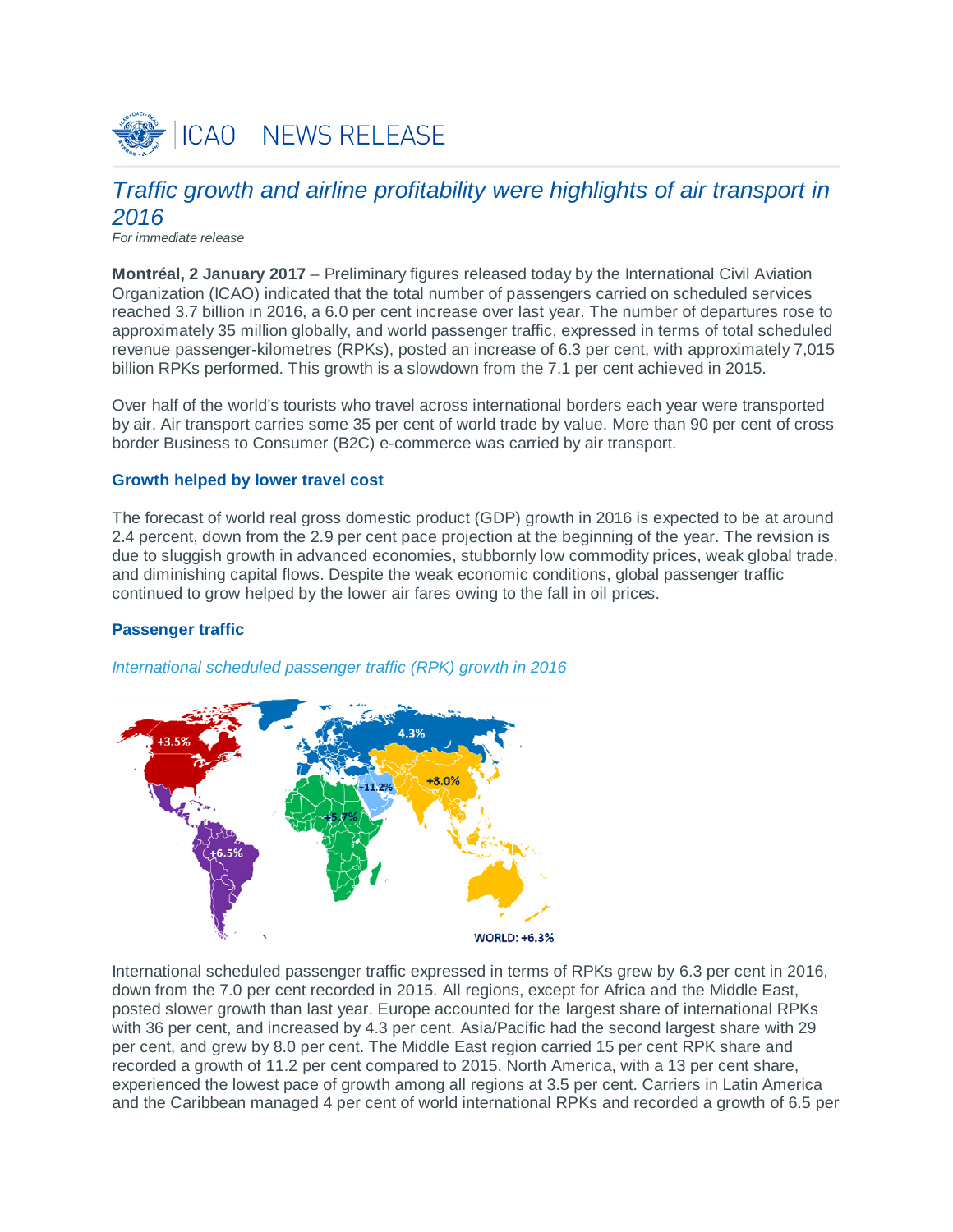cent. Africa with a 3 per cent share saw an improvement from 2.3 per cent growth registered in 2015 to 5.7 per cent in 2016.

In terms of domestic scheduled air services, overall markets grew by 6.2 per cent in 2016, down from the 7.3 per cent growth recorded in 2015. North America, the world's largest domestic market with 43 per cent share of the world domestic scheduled traffic, grew by 4.9 per cent in 2016. Owing to the strong demand in India and China, the Asia/Pacific region, grew strongly by 10.0 per cent in 2016 and accounted for 40 per cent of world domestic scheduled traffic.

## **Low-cost carrier activity**

The low-cost carriers accounted for approximately 28 per cent of the world total scheduled passengers in 2016 and passengers carried crossed the milestone of 1 billion passengers in 2016. LCCs in Europe represented 32 per cent of total passengers carried by LCCs, followed by Asia/Pacific and North America with 31 per cent and 25 per cent, respectively. The increasing presence of low-cost carriers notably in emerging economies have contributed to the overall growth of passenger traffic.

## **Load factors slipped**

Total capacity offered by the world's airlines, expressed in available seat-kilometres, increased globally by around 6.4 per cent. As a result, overall load factor dropped slightly from 80.4 in 2015 to 80.3 this year. Load factor varies by region, ranging from 68.0 per cent for Africa to 83.3 per cent for North America. Load factor of the Middle East is under pressure with the continued strong capacity expansion outpacing the traffic growth. Load factor of the region is expected to decline from 76.3 per cent in 2015 to 74.7 per cent in 2016.

## **Air cargo picked up but remained challenging**

World scheduled freight traffic, measured in freight tonne-kilometres (FTK), grew by 2.6 per cent in 2016, a slight improvement from the 1.7 per cent growth registered in 2015. The international segment of freight traffic, which represents nearly 87 per cent of total air freight, grew by around 2.5 per cent, up from the 1.8 per cent growth in 2015. The scheduled international freight load factor declined from around 47 per cent in 2015 to 46 per cent in 2016.

## **Airline financial results**

Fuel accounted for nearly a fifth of the Industry's operating costs in 2016, while it accounted for a third in 2015. Significant decrease in fuel costs helped airlines to maintain their operating profit at the same level as the previous year: the airline industry is expected to end 2016 with another record operating profit of around USD 60 billion and an operating margin of 8.0 per cent. This comes after an operating profit of USD 58 billion and an operating margin of 8.0 per cent in 2015. For a consecutive year, more than a third of the profits are expected to come from the carriers of North America, whose domestic market represents 66 per cent of their total operations.

Improving economic conditions forecast by the World Bank will see traffic growth and air carrier profitability momentum continuing in 2017.